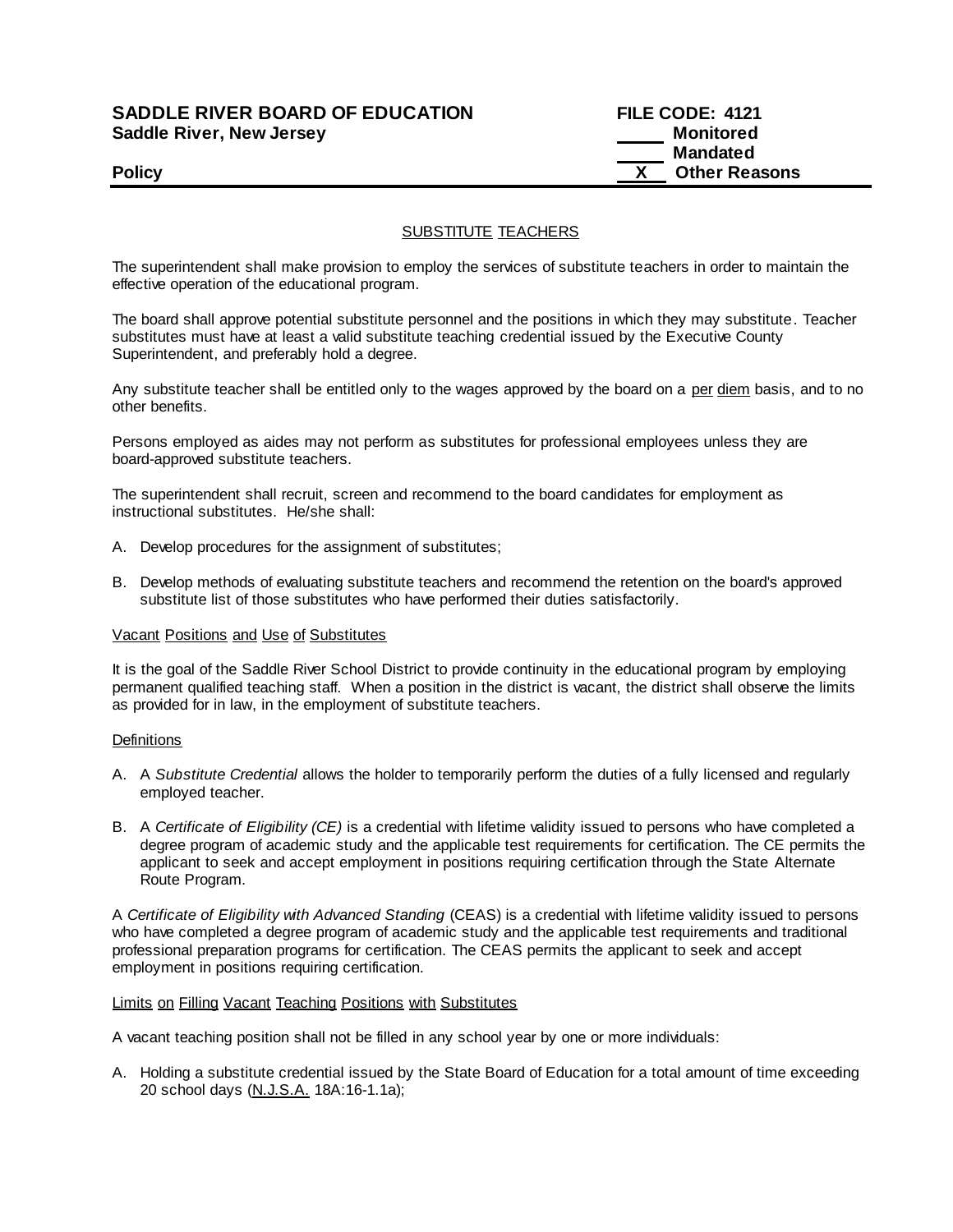#### SUBSTITUTE TEACHERS (continued)

- B. Employed as a substitute teacher, holding a certificate of eligibility (CE) or a certificate of eligibility with advanced standing (CEAS) issued by the State Board of Examiners and *working in an area authorized by their credentials* for a total amount of time exceeding 60 school days (N.J.S.A. 18A:16-1.1b). If the substitute is employed more than 60 days, compensation shall be adjusted on a pro-rata basis, consistent with the salary provided to a teacher with similar credentials employed by the district;
- C. Employed as a substitute teacher, holding a certificate of eligibility (CE) or a certificate of eligibility with advanced standing (CEAS) issued by the State Board of Examiners and *working in an area not authorized by their credentials* for a total amount of time exceeding 20 school days (N.J.S.A. 18A:16-1.1c);
- D. Employed as a substitute teacher and holding a standard instructional certificate issued by the State Board of Examiners and *working in an area not authorized by their credentials* for a total amount of time exceeding 40 school days (N.J.S.A. 18A:16-1.1d).

The executive county superintendent of schools may grant an extension of time in accordance with law, upon written application from the district demonstrating the district's inability to hire an appropriately certified teacher for the vacant position within the original time limit.

| Adopted:             | <b>March 2007</b> |
|----------------------|-------------------|
| NJSBA Review/Update: | April 2014        |
| Readopted:           | December 2014     |

Key Words

Substitute Teachers, Vacant Position, Vacancy, Long Term Substitute

|                 | Legal References: N.J.S.A. 18A:6-7.1<br>through $-7.5$                                                                                                                                                                                                                                                                           | Criminal history record; employee in regular contact with<br>students; grounds for disqualification from employment;<br>exception |  |
|-----------------|----------------------------------------------------------------------------------------------------------------------------------------------------------------------------------------------------------------------------------------------------------------------------------------------------------------------------------|-----------------------------------------------------------------------------------------------------------------------------------|--|
|                 | N.J.S.A. 18A:16-1.1<br>See Particularly:<br>N.J.S.A. 18A:16-1.1a<br>through -1.1d                                                                                                                                                                                                                                                | May appoint temporary officers and employees                                                                                      |  |
|                 | N.J.S.A. 18A:27-4                                                                                                                                                                                                                                                                                                                | Power of boards of education to make rules governing<br>employment of teacher, etc.                                               |  |
|                 | N.J.S.A. 18A:27-4.1                                                                                                                                                                                                                                                                                                              | Appointment, transfer, removal, or renewal of officers and<br>employees; exceptions                                               |  |
|                 | N.J.S.A. 18A:29-16<br>N.J.A.C. 6A:9-6.5                                                                                                                                                                                                                                                                                          | Emergency certificates; day-by-day basis substitute<br>County substitute credential                                               |  |
|                 |                                                                                                                                                                                                                                                                                                                                  | N.J.A.C. 6A:32-6.1 et seq. School Employee Physical Examinations                                                                  |  |
|                 | P.L. 2010, c. 97, (N.J.S.A. 18A:16-1.1a) limits long term (over 20 days) employment of<br>substitutes.                                                                                                                                                                                                                           |                                                                                                                                   |  |
|                 | 8 U.S.C.A. 1100 et seq. - Immigration Reform and Control Act of 1986<br>Sayreville Education Assoc. on behalf of Rucki et. al. v. Board of Education of the<br>Borough of Sayreville, 193 N.J. Super. 390 (App. Div. 1984)<br>Lammers y. Board of Education of Borough of Point Pleasant, 260 N.J. Super. 390<br>(App.Div. 1992) |                                                                                                                                   |  |
|                 |                                                                                                                                                                                                                                                                                                                                  |                                                                                                                                   |  |
|                 |                                                                                                                                                                                                                                                                                                                                  |                                                                                                                                   |  |
| <b>Possible</b> |                                                                                                                                                                                                                                                                                                                                  |                                                                                                                                   |  |

| Cross References: *4111 |                | Recruitment, selection and hiring |
|-------------------------|----------------|-----------------------------------|
|                         | *4112.2        | Certification                     |
|                         | *4112.4/4212.4 | Employee health                   |